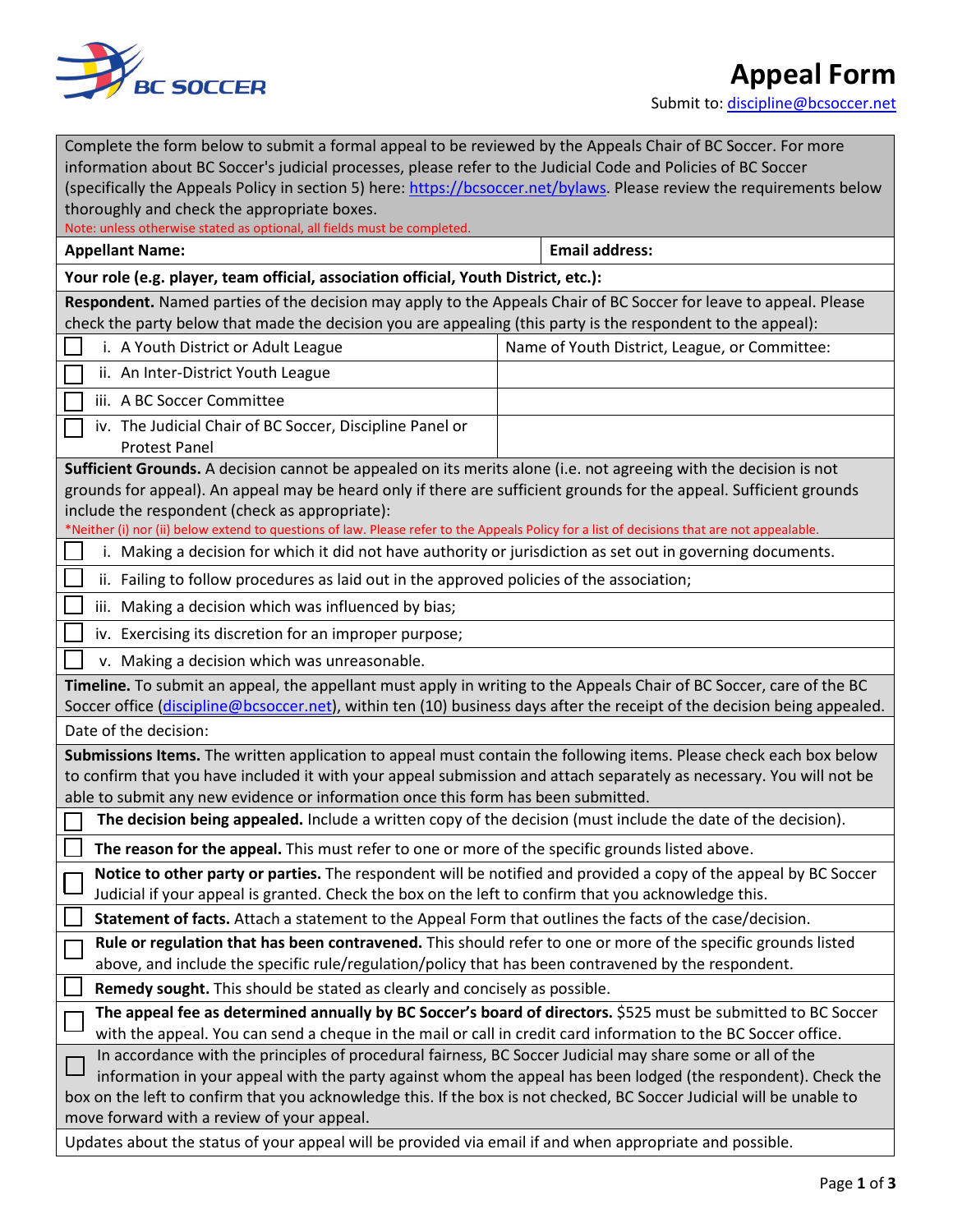

## **What Happens When You Submit Your Appeal (Form)?**

BC Soccer's 'Appeals Procedure' is laid out in Section 5.2 of the Judicial Code and Policies of BC Soccer.

## **5.2 Appeals Procedure**

- a. Any party intending to appeal shall inform the Appeals Chair of BC Soccer of its intention to do so in writing within ten (10) business days of notification of the decision being appealed. This application to appeal notification shall include the grounds for appeal as per Section [5.1] "f" above and must be accompanied by the appeal fee.
- b. Within fifteen (15) business days of receipt of the appeal, the Appeals Chair of BC Soccer must decide whether the appeal has been made on legitimate grounds.
	- i. If the Appeals Chair of BC Soccer determines that the appeal is made on legitimate grounds, it shall inform both the appellant and the respondent within ten (10) business days and shall provide a copy of the appeal to the respondent. The respondent shall be granted ten (10) business days to submit a rebuttal to the appellant's submission.
	- ii. If the Appeal Chair of BC Soccer determines that the appeal is not made on legitimate grounds it shall so inform the appellant who shall be granted no further avenues of appeal.
- c. An Appeals Panel may, at its sole discretion and without holding a hearing, decide an appeal if, on the basis of the written documentation submitted to it, it is evident that the BC Soccer By-laws and/or BC Soccer Rules and Regulations and/or the Judicial Code & Policies of BC Soccer have or have not been breached.
- d. In dealing with an appeal, an Appeals Panel may take into consideration the possession by the appeal party of any knowledge, which if properly used, might have obviated the appeal.
- e. If upon review of the written submissions from the parties the Appeals Panel determines that a personal hearing is required, the hearing process will be followed as per Section 3.2 above.
- f. Decisions rendered by the Appeals Panel are to be written and must include the names of the Appeals Panel members, the names of the parties, the grounds for the decision, the facts upon which it was based and the decision itself. Decisions are to be signed by the Appeals Chair of BC Soccer.
- g. Written decisions are to be forwarded to the parties concerned within fifteen (15) business days of the respondent's rebuttal deadline date and, in cases where a personal hearing is held, within fifteen (15) business days' after the date of the hearing.
- h. Decisions may be communicated by facsimile, by electronic mail or by registered letter.
- i. The right is reserved for an appeal to be made to Canada Soccer Appeals Committee.